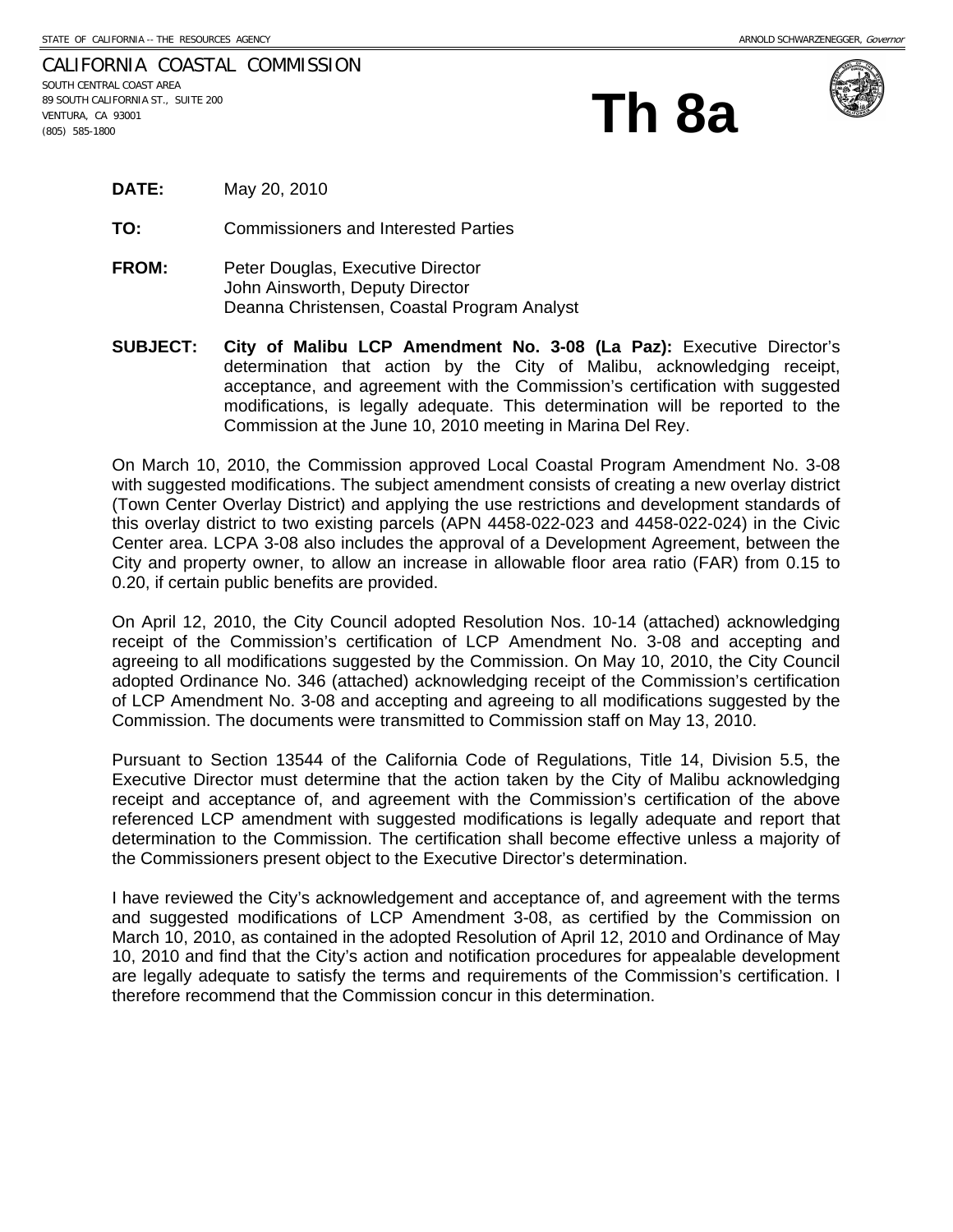A RESOLUTION OF THE CITY COUNCIL OF THE CITY OF MALIBU ACKNOWLEDGING RECEIPT OF THE CALIFORNIA COASTAL COMMISSION RESOLUTION OF CERTIFICATION WITH SUGGESTED MODIFICATIONS TO LOCAL COASTAL PROGRAM AMENDMENT NO. 06-003 AND ADOPTING REVISIONS TO LOCAL COASTAL PROGRAM AMENDMENT NO. 06-003 (MALIBU LA PAZ RANCH, LLC)

THE CITY COUNCIL OF THE CITY OF MALIBU DOES HEREBY FIND, ORDER AND RESOLVE AS FOLLOWS:

Section 1. Recitals.

On February 17, 2000, Schmitz and Associates, on behalf of La Paz Ranch, LLC,  $A<sub>1</sub>$ submitted applications for Plot Plan Commercial (PPC) No. 00-005 (Parcel A) and PPC No. 00-006 (Parcel B). Parcel A is identified as Assessor Parcel Number 4458-022-023 and Parcel B is identified as Assessor Parcel Number 4458-022-024. The application requested construction of 99,117 square feet of shopping center and office park development (.15 floor area ratio (FAR)). Subsequently, the property owner revised its proposal, applying for the construction of 112,058 square feet of shopping center and office park development and a 20,000 square foot City Hall complex (.20 FAR). However, if the .20 project was not approved, the property owner wanted to pursue the .15 project. To accommodate this alternative, the City bundled two sets of entitlement applications and studied the .15 project as an alternative, although the .20 project was the property owner's preferred alternative.

On June 21, 2005, the application was changed to a coastal development permit, **B.** conditional use permit, site plan review, minor modification and lot line adjustment application. The entitlements associated with the .15 FAR Project include: 1) a coastal development permit (CDP No. 05-106) for construction of 99,117 square feet of commercial development; 2) a lot line adjustment (LLA No. 05-003) to adjust property boundaries between the two parcels (A and B); 3) site plan reviews (SPR Nos. 07-126 and 127) for construction in excess of 18 feet in height for the development on both parcels; 4) site plan reviews (SPR Nos. 07-148 and 149) for remedial grading on both parcels; 5) minor modifications (MM Nos. 07-044 and 045) for front yard setbacks on both parcels; 6) a conditional use permit (CUP No. 05-003) for up to 10,000 square feet of restaurant use in Buildings 5, 6 and 7 on Parcel A; and 7) conditional use permits (CUP Nos. 07-018 and 019) for wastewater systems across property lines. The entitlements associated with the DA .20 FAR Project include: 1) Local Coastal Program (LCP) Local Implementation Plan (LIP) Text Amendment (LCPA No. 06-003) amending Section 3.4 (Zoning Designations and Permitted Uses - Overlay Zones) to include Subsection 3.4.3 (Town Center Overlay) and associated development standards in conjunction with the associated Development Agreement between the City and the project Applicant; 2) CDP No. 05-107 for construction of 112,058 square feet of commercial floor area, including retail, restaurant and office uses and a 20,000 square foot City Hall complex; 3) LLA No. 05-004 between two adjacent parcels and the subsequent conveyance of a portion of one parcel (2.3 acres) to the City; and 4) CUP No. 05-004 for up to 10,000 square feet of restaurant use in Buildings 5, 6 and 7 on Parcel A.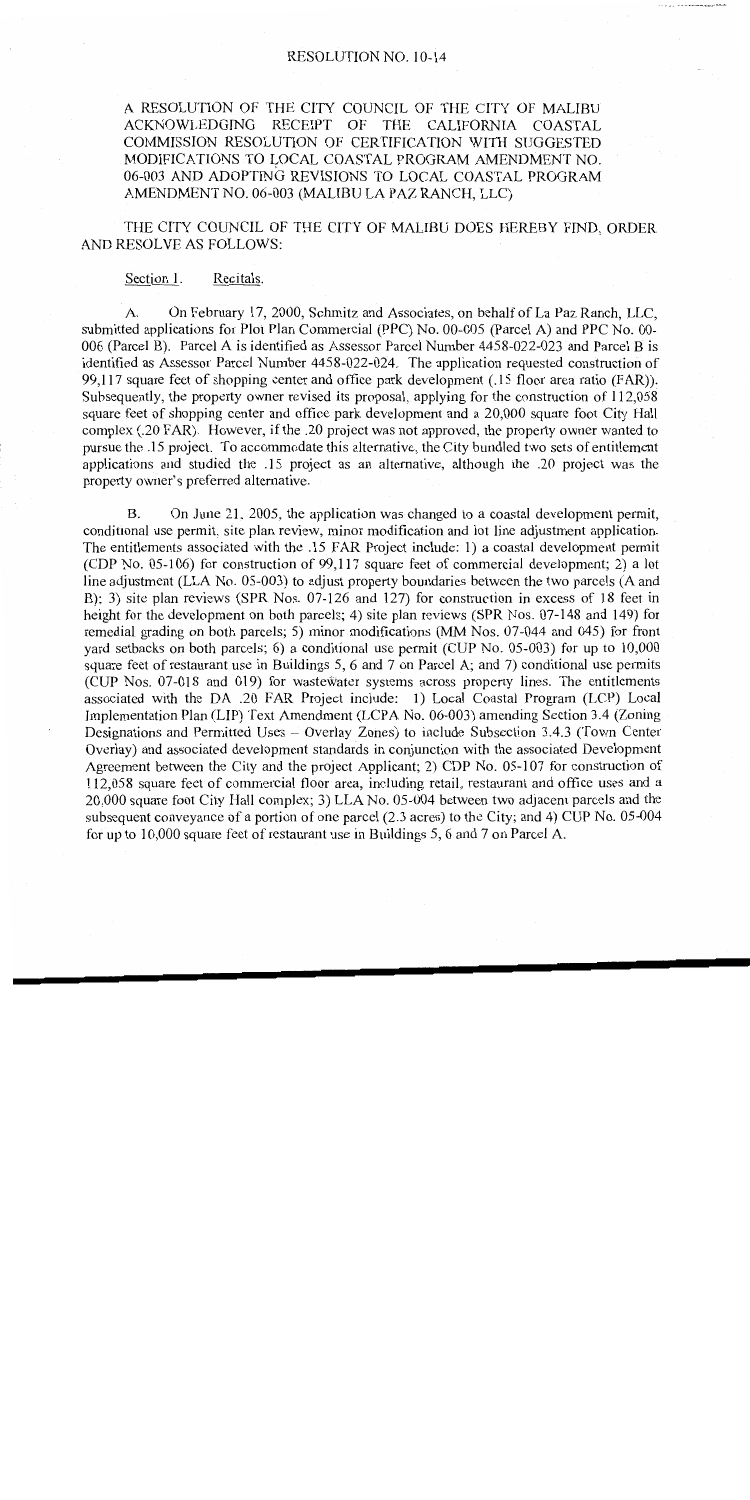$C_{\cdot}$ On October 18, 2007, a Notice of Public Hearing and Notice of Availability of Local Coastal Program Amendment (LCPA) documents was published in a newspaper of general circulation within the City of Malibu. In addition, on October 18, 2007, pursuant to LIP Section 19.3.2.A, a Notice of Public Hearing and Notice of Availability of LCP Amendment documents was mailed to all interested parties; regional, state and federal agencies affected by the amendment; local libraries and media; and the California Coastal Commission (CCC).

D. On November 10, 2008, the City Council the Council heard and considered the evidence and information provided in support of and in opposition to the application, public testimony of all interested persons and the recommendations of the Planning Commission and the Environmental Review Board and 1) adopted Resolution No. 08-51 certifying the Environmental Impact Report and adopting a statement of overriding considerations: 2) introduced on first reading of Ordinance No. 330, the Development Agreement between the City of Malibu and Malibu La Paz Ranch, LLC and Ordinance No. 329, the Town Center Overlay District; 3) directed staff to schedule second reading and adoption of Ordinance Nos. 330 and 329 for the November 24, 2008 City Council meeting; and 4) adopted Resolution No. 08-52, as amended, conditionally approving the DA .20 Project and associated entitlements and discretionary requests subject to certification LCPA No. 06-003.

Ε. On November 24, 2008, the City Council adopted Ordinance No. 329, adopting an amendment of the Malibu LCP LIP and corollary zoning text and zoning map amendments and directing staff to submit LCPA No. 06-003 to the CCC for certification.

On December 31, 2008, the LCPA was submitted to the CCC. On January 12,  $F_{\cdot}$ 2009, the submittal, identified by the CCC as MAL-MAJ-3-08 (La Paz Ranch Project), was reviewed by Commission staff and determined to be complete.

 $G<sub>c</sub>$ At the April 9, 2009 CCC hearing, the Commission extended the deadline to act on MAL-MAJ-3-08 for a period of one year.

H. On March 10, 2010, the CCC conditionally certified MAL-MAJ-3-08 (LCPA No. 06-003) subject to modifications as set forth in the Resolution of Certification adopted by the CCC on March 10, 2010. The modifications are non-substantive in nature and within the scope of the previously approved amendment.

 $\mathbf{I}$ . On March 29, 2010, the City received said Resolution of Certification.

On April 1, 2010, a one-quarter page public hearing notice for a City Council  $\mathbf{J}$ . meeting to be held on April 12, 2010 was published in a newspaper of general circulation within the City. In addition, the notice was mailed to interested parties, pertinent agencies, and to all property owners and occupants within a 500 foot radius of the subject property.

K. On April 12, 2010, the City Council held a duly noticed public hearing.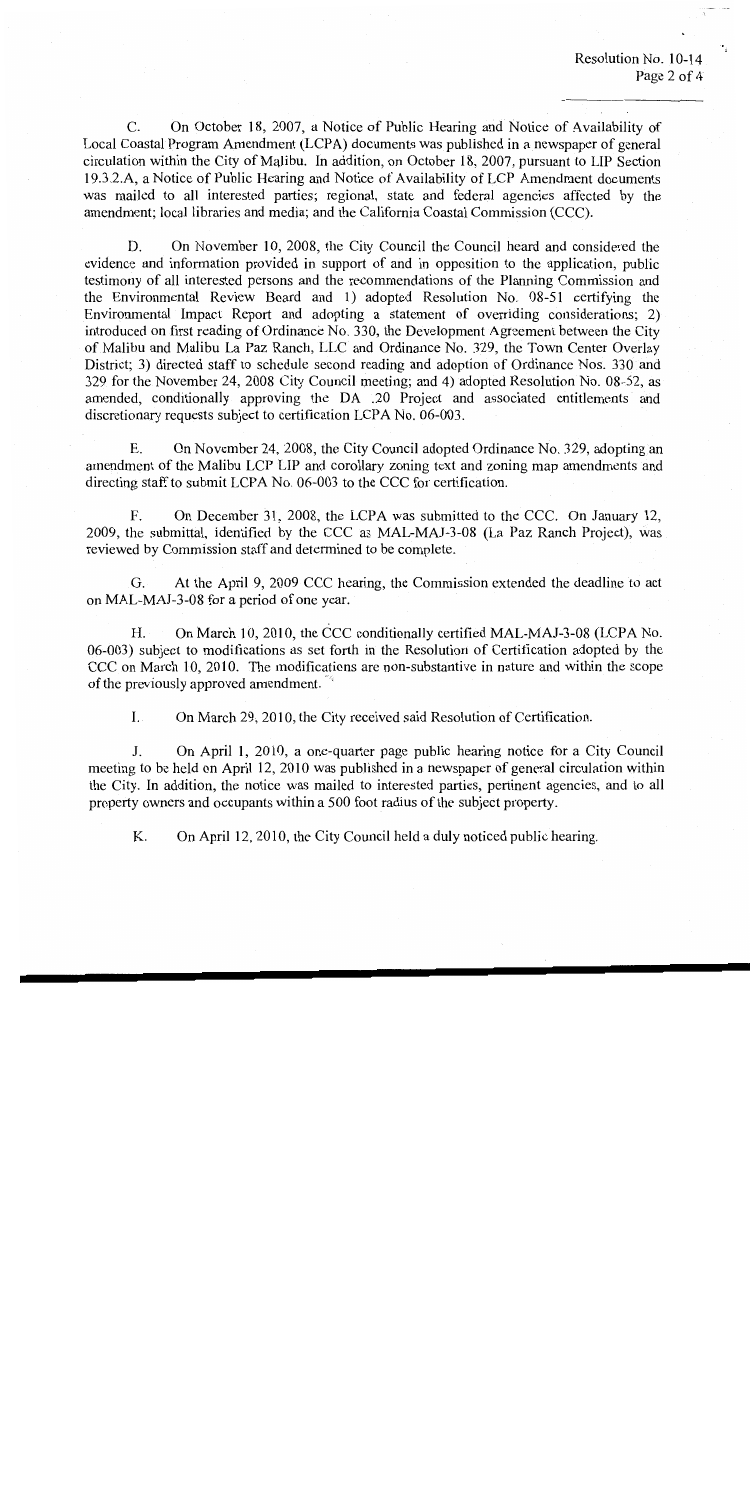### Section 2. Environmental Review.

Pursuant to Public Resources Code Sections 21080.5 and 21080.9, the City is not required to undertake a complete California Environmental Quality Act (CEQA) analysis in connection with proposed amendments to a certified local coastal program, as those amendments are of no force or effect unless and until they are ultimately certified by the California Coastal Commission pursuant to its certified regulatory program. Nevertheless, and without waiving the applicable statutory exemption, staff prepared an Environmental Impact Report (EIR) in connection with the project which includes an analysis of Local Coastal Program Amendment (LCPA) No. 06-003. The EIR was certified on November 10, 2008.

### Section 3. Approval of Local Coastal Program Amendment No. 06-003.

Pursuant to the California Coastal Commission's Administrative Regulations Section A. 13544.5, the LCP amendment certification shall not be deemed final and effective until all of the following occur: 1) the City Council: a) acknowledges receipt of the Commission's resolution of certification, including any terms or modifications suggested for final certification; b) accepts and agrees to any such terms and modifications and takes whatever formal action is required to satisfy the terms and modifications; and c) agrees to issue coastal development permits for the total area included in the certified Local Coastal Program; 2) the Executive Director determines in writing that the City's action is legally adequate to satisfy any specific requirements set forth in the Commission's certification order and the Director reports the determination to the Commission at its next regularly scheduled meeting; 3) if the Director finds that the City's action does not conform to the Commission's order, the Commission shall review the City action as if it were a resubmittal; and 4) notice of the certification shall be filed with the Secretary of the Resources Agency for posting and inspection.

 $\mathbf{B}$ . The City Council acknowledges receipt of the California Coastal Commission's modifications to LCPA No. 06-003. The City Council further accepts and agrees to the modified language suggested by the California Coastal Commission pertaining to the Local Implementation Plan and approves revisions to LCPA No. 06-003 without further changes. The City Council hereby incorporates the administrative record of the Coastal Commission's proceedings as support for accepting the suggested modifications.

C. The City of Malibu agrees to issue coastal development permits for the total area included in the certified LCP.

D. The proposed amendments to the Local Coastal Program meet the requirements of, and are in conformance with the policies and requirements of Chapter 3 of the California Coastal Act to the extent necessary to achieve the basic State goals specified in Public Resources Code Section 30001.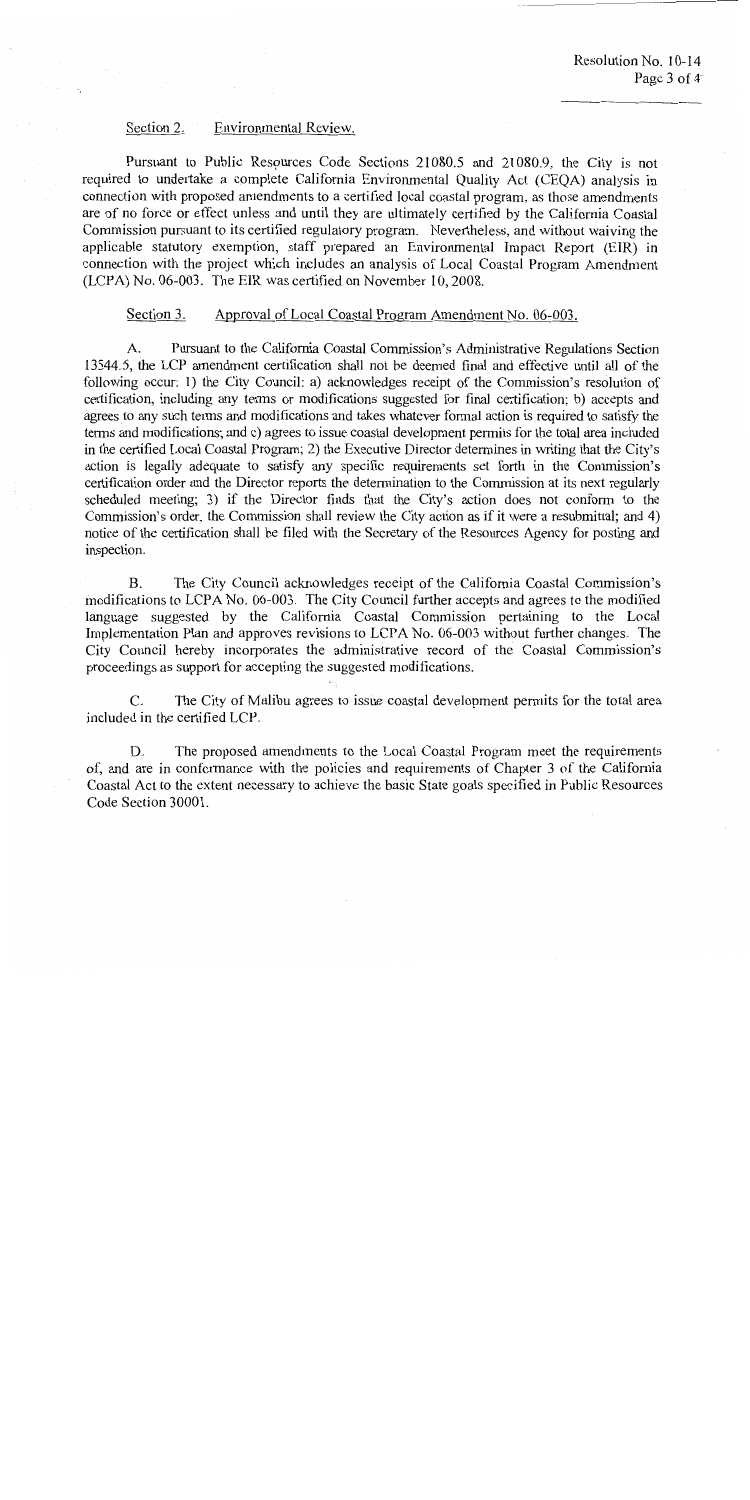Resolution No. 10-14 Page 4 of 4

## Submittal to California Coastal Commission. Section 4.

The City Council hereby directs staff to submit a copy of this Resolution to the Commission per Title 14, California Code of Regulations Section 134544.5(a).

Section 5. Certification.

The City Clerk shall certify the adoption of this Resolution.

PASSED, APPROVED AND ADOPTED this 12th day of April 2010.

SHARON BAROVSKY, Mayor

ATTEST: LISA POPE, City Q

(seal)

APPROVED AS TO FORM: CHRISTI HOGIN, City Alttorney

I CERTIFY THAT THE FOREGOING RESOLUTION NO. 10-14 was passed and adopted by the City Council of the City of Malibu at the regular meeting thereof held on the 12<sup>th</sup> day of April, 2010, by the following vote:

AYES: 5 Councilmembers: Conley Ulich, Sibert, Stern, Wagner, Barovsky NOES:  $\boldsymbol{0}$ ABSTAIN:  $\boldsymbol{0}$ **ABSENT:**  $\Omega$ 

Clerk LISA POPE. City

(seal)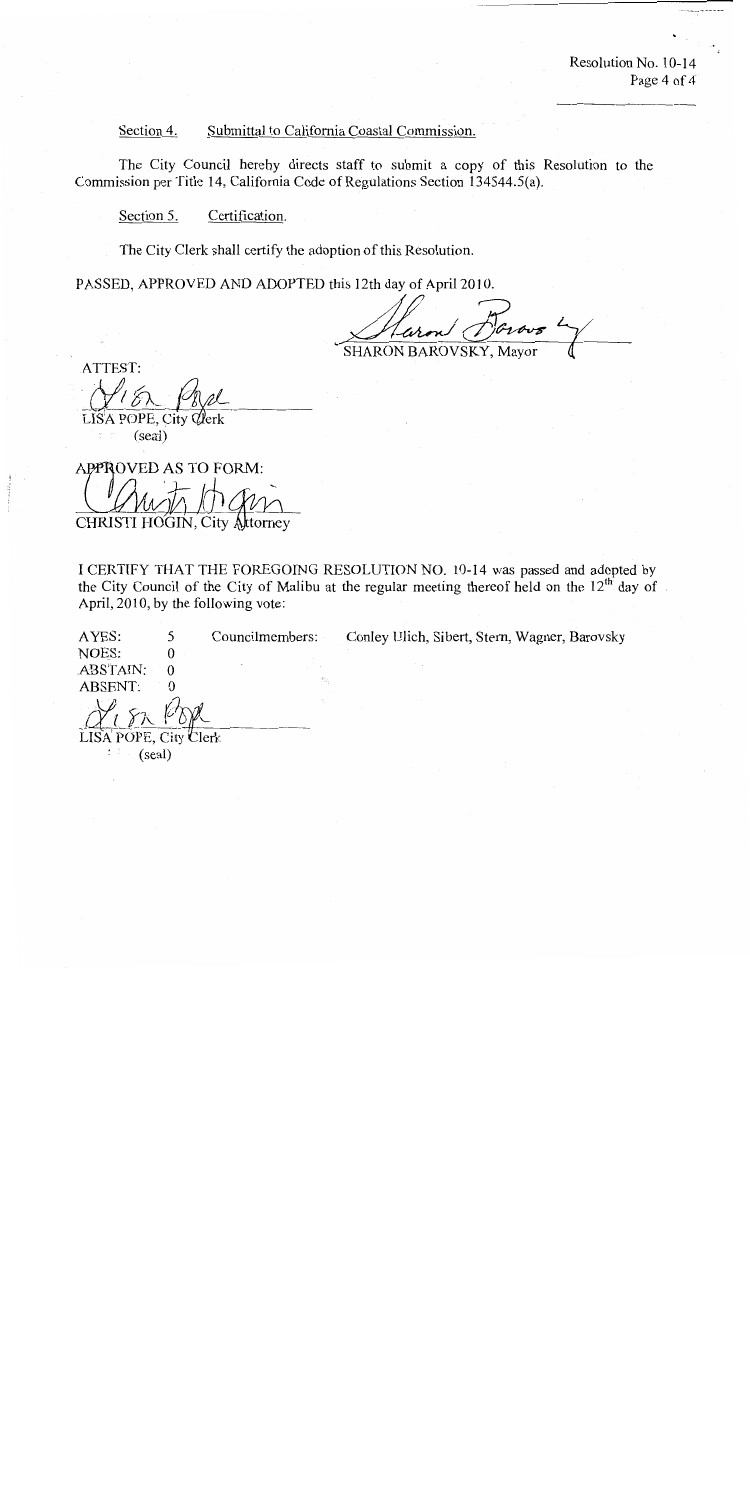# **ORDINANCE NO. 346**

# AN ORDINANCE OF THE CITY OF MALIBU ADOPTING REVISIONS TO LOCAL COASTAL PROGRAM AMENDMENT NO. 06-003 TO INCLUDE LAND USE AND DEVELOPMENT STANDARDS AND INCORPORATING THE COASTAL COMMISSION SUGGESTED MODIFICATIONS FOR A TOWN CENTER OVERLAY DISTRICT (MALIBU LA PAZ RANCH, LLC)

# THE CITY COUNCIL OF THE CITY OF MALIBU DOES ORDAIN AS FOLLOWS:

#### Section 1. Recitals.

The history of this Local Coastal Program (LCP) amendment is set forth in the recitals of  $A<sub>1</sub>$ Resolution No. 08-52 in which the City Council approved the Development Agreement and Coastal Development Permit and associated entitlements, subject to certification by the Coastal Commission (CCC).

 $B<sub>1</sub>$ On November 24, 2008, the City Council adopted Ordinance No. 329, adopting an amendment of the Malibu LCP LIP and corollary zoning text and zoning map amendments and directing staff to submit Local Coastal Program Amendment (LCPA) No. 06-003 to the CCC for certification.

C. On December 31, 2008, the LCPA was submitted to the CCC. On January 12, 2009, the submittal, identified by the CCC as MAL-MAJ-3-08 (La Paz Ranch Project), was reviewed by Commission staff and determined to be complete.

D. At the April 9, 2009 CCC hearing, the Commission extended the deadline to act on MAL-MAJ-3-08 for a period of one year.

E. On March 10, 2010, the CCC conditionally certified MAL-MAJ-3-08 (LCPA No. 06-003) subject to modifications as set forth in the Resolution of Certification adopted by the CCC on March 10, 2010. The modifications are non-substantive in nature and within the scope of the previously approved amendment. The modifications are incorporated into Section 3, Part C (Applicability) to add specific site regulations, and adding Part D (Development Agreement) to Local Implementation Plan (LIP) Section 3.4.3 (Town Center Overlay - Custom Development Criteria -Commercial) and adding a map showing the boundaries of the Town Center Overlay District (Exhibit A – Town Center Overlay District).

F. On March 16, 2010, the City received said Resolution of Certification.

On April 1, 2010, a one-quarter page public hearing notice for a City Council meeting to G. be held on April 12, 2010 was published in a newspaper of general circulation within the City. In addition, the notice was mailed to interested parties, pertinent agencies, and to all property owners and occupants within a 500 foot radius of the subject property.

H. On April 12, 2010, the City Council held a duly noticed public hearing.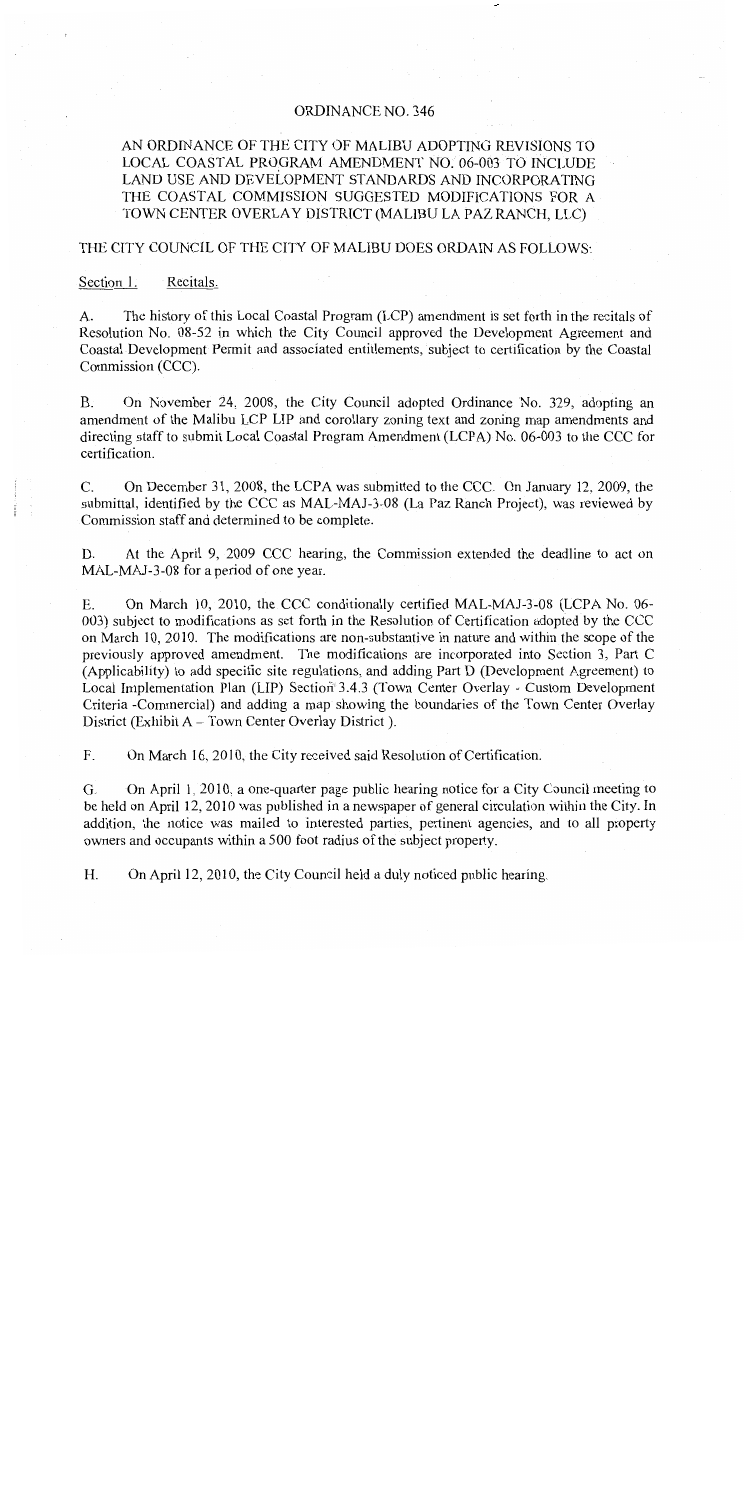# Environmental Review. Section 2.

Pursuant to Public Resources Code Sections 21080.5 and 21080.9, the City is not required to undertake a complete California Environmental Quality Act (CEQA) analysis in connection with proposed amendments to a certified local coastal program, as those amendments are of no force or effect unless and until they are certified by the California Coastal Commission pursuant to its certified regulatory program. Nevertheless, and without waiving the applicable statutory exemption, staff prepared an Environmental Impact Report (EIR) in connection with the project which includes an analysis of Local Coastal Program Amendment (LCPA) No. 06-003. The EIR was certified on November 10, 2008.

#### Section 3. Local Coastal Program Local Implementation Plan Amendments.

LCP Amendment No. 06-003 is hereby augmented to include the modifications noted below to Chapter 3 (Zoning Designations and Permitted Uses), Subsection 3.4.3 (Town Center Overlay District).

Subsection C. Applicability is hereby amended to add the following language at the end a) of the last paragraph.

The following special site-specific regulations shall also apply to the subject Overlay:

1. Los Angeles County Waterworks District No. 29

Development of any parcel within the Overlay area shall demonstrate that Los Angeles County Waterworks District 29 has reviewed and approved the potable water supply for the proposed development, including water requirements for fire suppression.

2. California Department of Transportation (CalTrans)

Development of any parcel within the Overlay area shall demonstrate that CalTrans has reviewed the proposed traffic and circulation plans and mitigation measures.

 $b)$ A new subsection entitled *D. Development Agreement* is hereby added to read as follows and the following subsection are renumbered.

Pursuant to a Development Agreement between the property owner and the City of Malibu, the allowable Floor to Area Ratio (FAR) is increased from 0.15 to 0.20 for the following public benefits: 1) 2.3 acres to be conveyed to the City of Malibu for the purpose of a City Hall or municipal use; 2) \$500,000 contribution to the City Hall or municipal use Infrastructure Construction Fund associated with development of the 2.3acre parcel; 3) a pedestrian and bike path from City Hall throughout the project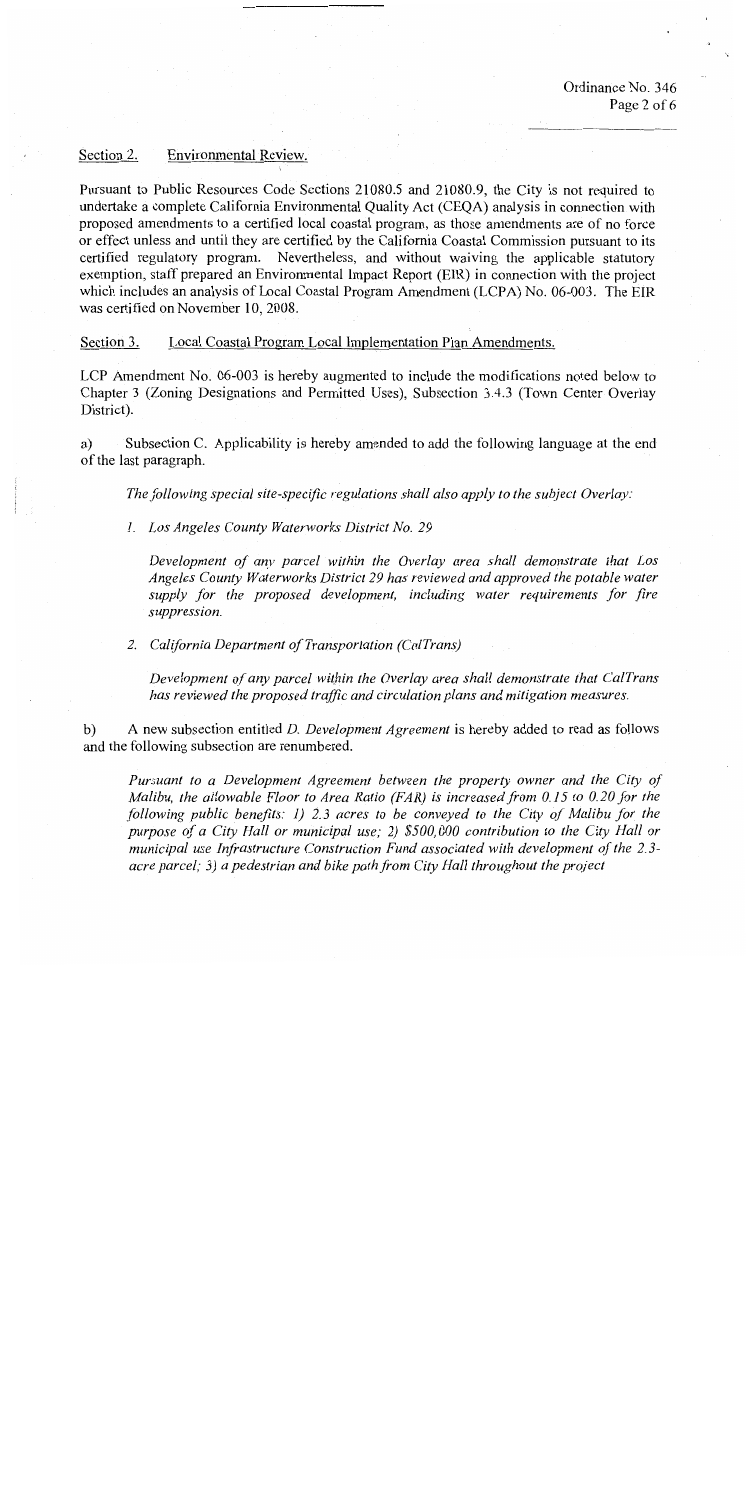connecting to Civic Center Way; 4) Offer-to-Dedicate a public trail easement fronting along Civic Center Way (segment of the planned Malibu Pacific Trail/Coastal Slope Trail); and 5) conceptual architectural plans for the City Hall.

 $\mathbf{c}$ ) The Exhibits in the LIP are hereby amended to include a map of Town Center Overlay District. The map is attached as Exhibit A to this Ordinance.

Any amendments to the Land Use Map authorized by Resolution No. 08-52 and  $\rm d$ Ordinance No. 329 are hereby rescinded.

### Section 4. Local Coastal Program Amendment Findings.

In order to amend the LCP, the City Council must make the finding listed below.

Finding A. The text amendment to the Land Use Plan and Land Use Implementation Plan is consistent with Chapter 3 of the Coastal Act.

Chapter 3 of the Coastal Act states that any new development must not impede or adversely impact public access to the beach, must protect marine resources and scenic views, and must not significantly disrupt environmentally sensitive habitat areas.

The City Council hereby finds that the proposed LCP text (which includes a DA and associated development standards for the DA .20 Project described above as required by LIP Section 3.8.5), and the addition of a LIP Town Center Overlay District map does not impede public access to the beach or coastal resources in any way or disrupt environmentally sensitive habitat areas as the related proposed development is located inland in the commercially zoned Civic Center Area on a site that is not designated as Environmentally Sensitive Habitat Area. Therefore, the overall text amendment is consistent with Chapter 3 of the Coastal Act.

Section 5. Approval of Local Coastal Program Amendment No. 06-003.

A. Pursuant to the California Coastal Commission's Administrative Regulations Section 13544.5, the LCP amendment certification shall not be deemed final and effective until all of the following occur: 1) the City Council: a) acknowledges receipt of the Commission's resolution of certification, including any terms or modifications suggested for final certification; b) accepts and agrees to any such terms and modifications and takes whatever formal action is required to satisfy the terms and modifications; and c) agrees to issue coastal development permits for the total area included in the certified Local Coastal Program; 2) the Executive Director determines in writing that the City's action is legally adequate to satisfy any specific requirements set forth in the Commission's certification order and the Director reports the determination to the Commission at its next regularly scheduled meeting; 3) if the Director finds that the City's action does not conform to the Commission's order, the Commission shall review the City action as if it were a resubmittal; and 4) notice of the certification shall be filed with the Secretary of the Resources Agency for posting and inspection.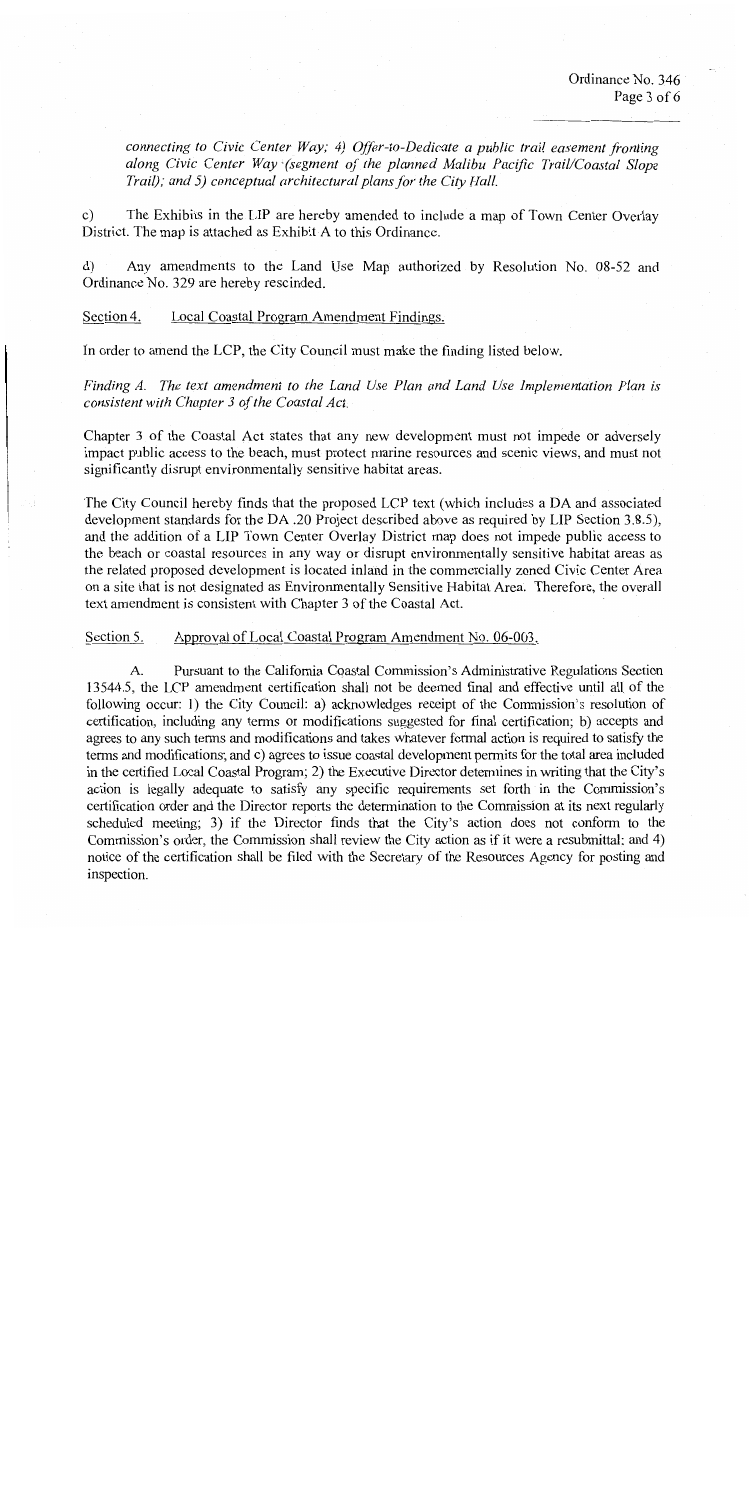Ordinance No. 346 Page 4 of 6

**B.** The City Council acknowledges receipt of the California Coastal Commission's modifications to LCPA No. 06-003. The City Council further accepts and agrees to the modified language suggested by the California Coastal Commission pertaining to the Local Implementation Plan and approves revisions to LCP Amendment No. 06-003 without further changes.

 $C_{\cdot}$ The City of Malibu agrees to issue coastal development permits for the total area included in the certified LCP.

D. The proposed amendments to the Local Coastal Program Local Implementation Plan meet the requirements of, and are in conformance with the policies and requirements of Chapter 3 of the California Coastal Act to the extent necessary to achieve the basic State goals specified in Public Resources Code Section 30001.

Section 6. Submittal to California Coastal Commission.

The City Council hereby directs staff to submit a copy of this Ordinance to the Commission per Title 14, California Code of Regulations Section 13544.5(a).

Certification. Section 7.

The City Clerk shall certify the adoption of this Ordinance.

PASSED, APPROVED AND ADOPTED this 10<sup>th</sup> day of May 2010.

ATTEST:

LISA POPE, City Clerk (seal)

APPROVED AS TO FORM:

CHRISTI HÓ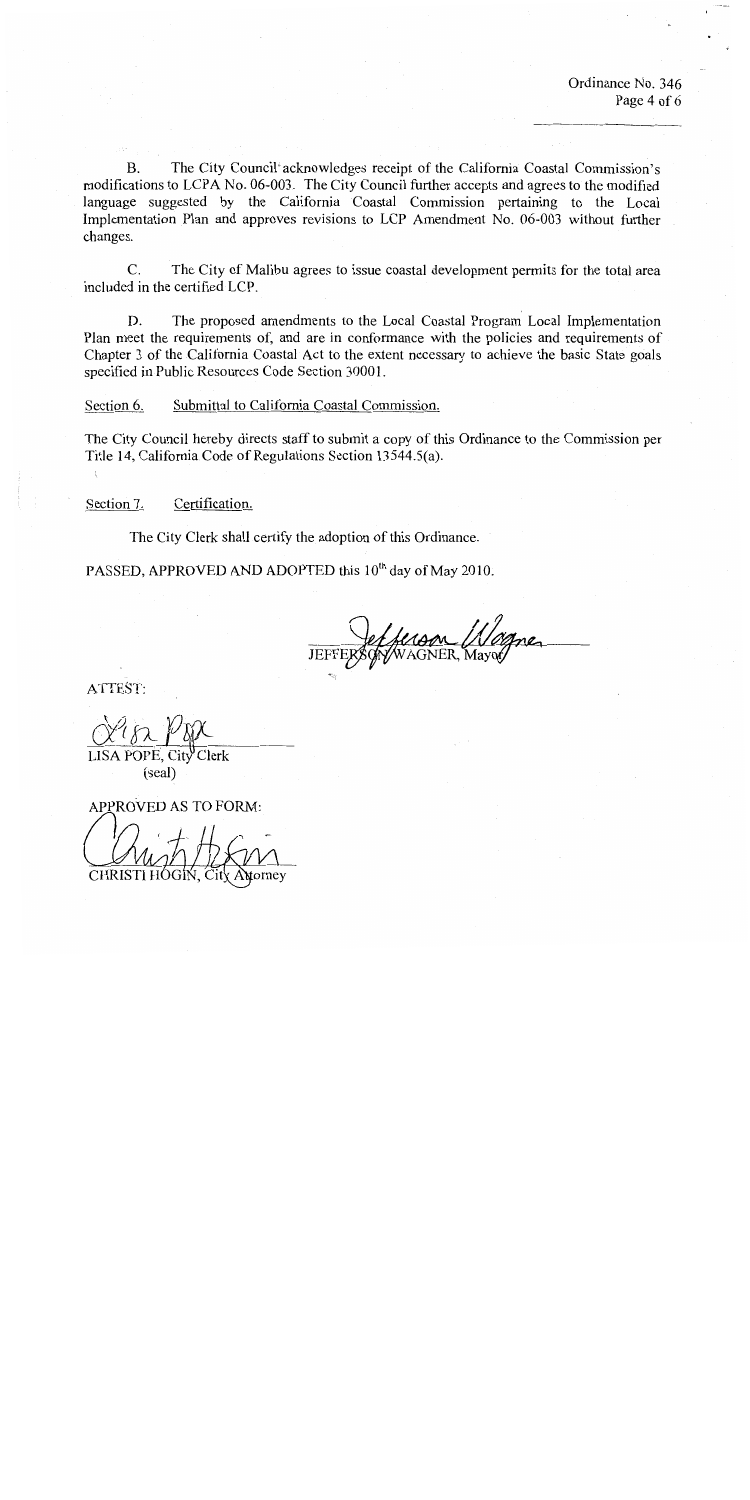Ordinance No. 346 Page 5 of 6

I CERTIFY THAT THE FOREGOING ORDINANCE NO. 346 was passed and adopted at the regular City Council meeting of May 10, 2010, by the following vote:

> Councilmembers: Conley Ulich, La Monte, Rosenthal, Sibert, Wagner

5 AYES: NOES:  $\boldsymbol{0}$ ABSTAIN:  $\overline{0}$ ABSENT:  $\boldsymbol{0}$ 

LISA POPE, City Clerk

 $(scal)$